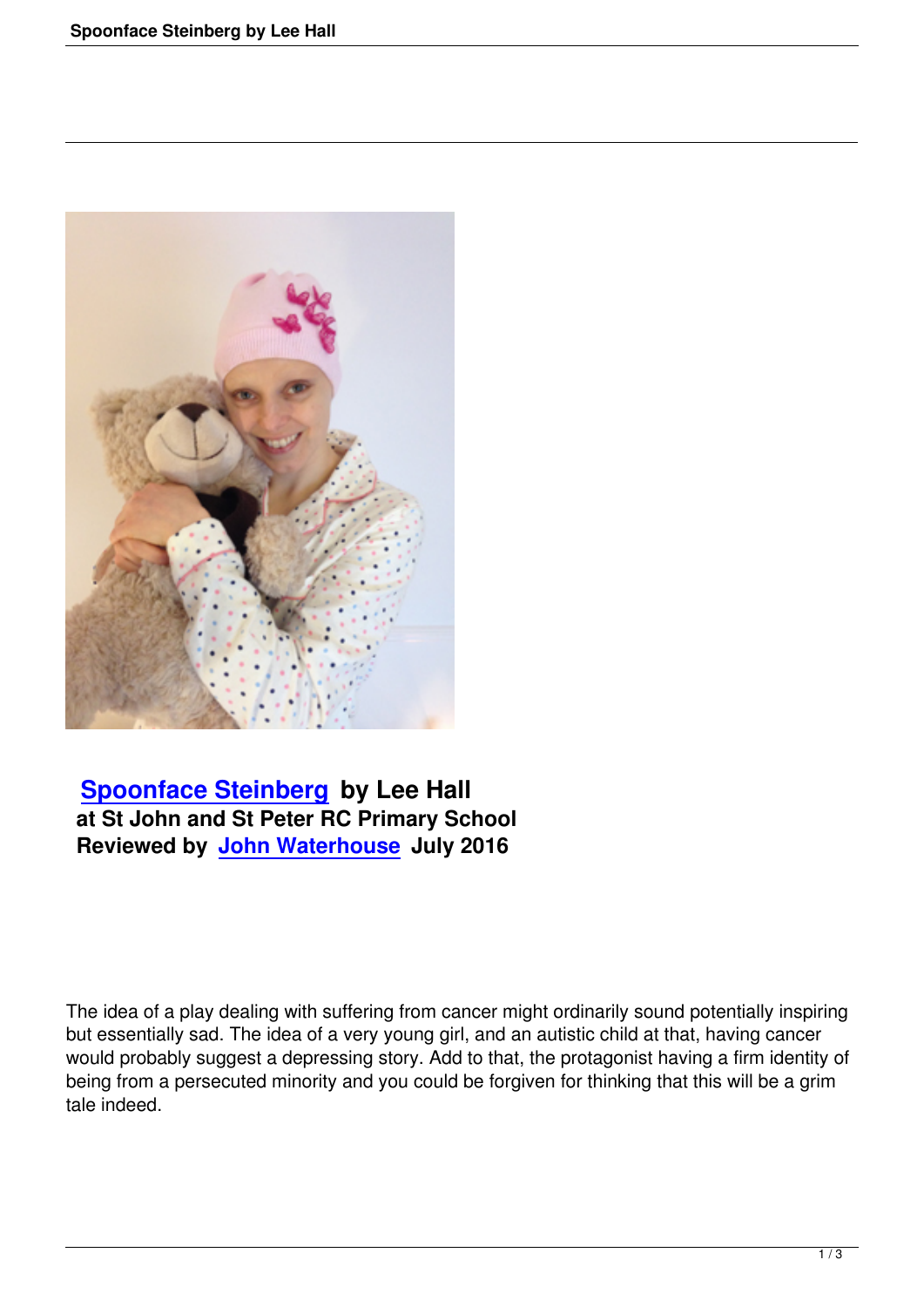Yet, somehow, 'Spoonface Steinberg' takes all these factors and weaves them into a play that is inspiring, uplifting and frequently funny. It takes several issues which adults find difficult to deal with and presents them through the eyes of an innocent child with an indefatigable spirit, a wry sense of humour and an ability to see positives in almost anything.

The writer, **Lee Hall**, has had a very varied career including the screenplays for 'War Horse' and 'Billy Elliot', several theatre adaptations of well-known works such as 'Mother Courage' and 'The Barber of Seville' and numerous radio plays, including 'Spoonface Steinberg' (which is how this work first appeared in 1997). Adapted later for the stage, this is a powerful play which keeps a constant pace, never falling into heavy drama as 'Spoonface' takes us through her life experiences and her very individual takes on living with illness, disability, racism and family issues.

'Spoonface' though, has too much personality and vibrancy for us to remain hung up for too long on any one subject as she keeps moving us along from one aspect of her life to another, making the kind of wry observations that have a special poignancy because she clearly has none of the kind of biases or hidden agendas that so often are the thinking of an adult.

Through a combination of clever make-up and superb acting, **Rebecca Fenwick** brings 'Spoonface' to life in a way that really makes you believe you are watching a child telling her story. The close-up interaction with the audience makes this a very personal piece of theatre and there is a real engagement between the performer and the theatre-goer. Even during moments of silence, an atmosphere of eager anticipation is created as the audience waits to see Spoonface's feelings and emotions reveal another slice of her complicated and severely challenged life.